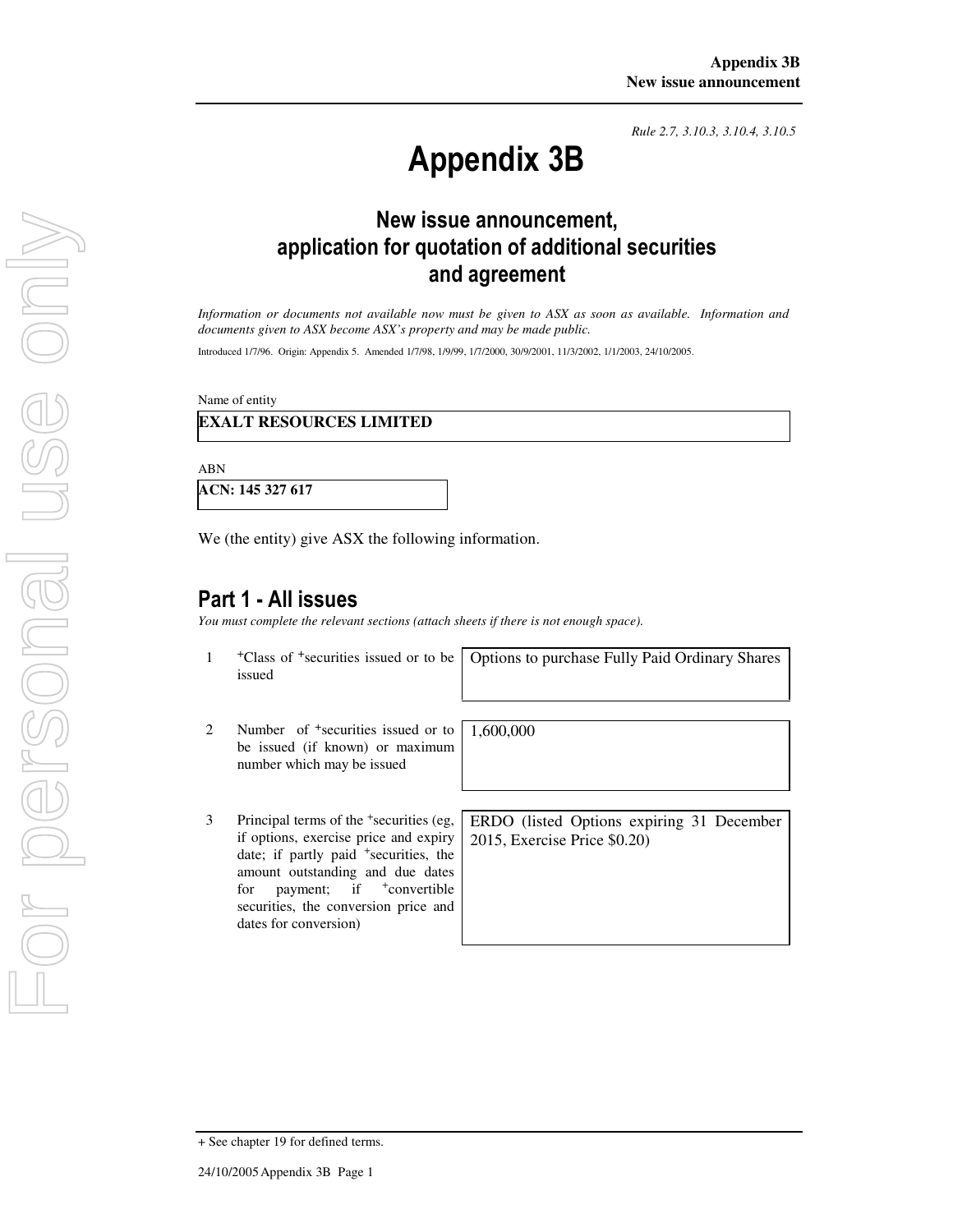| 4 | Do the <sup>+</sup> securities rank equally in all<br>respects from the date of allotment<br>with an existing <sup>+</sup> class of quoted<br><sup>+</sup> securities?<br>If the additional securities do not<br>rank equally, please state:<br>the date from which they do<br>to<br>which<br>the<br>extent<br>they<br>$\bullet$<br>participate for the next dividend,<br>of<br>(in<br>the<br>case<br>a<br>trust.<br>distribution) or interest payment<br>the extent to which they do not<br>rank equally, other than in<br>relation to the next dividend,<br>distribution or interest payment | Yes                                                                            |                                                                                   |
|---|------------------------------------------------------------------------------------------------------------------------------------------------------------------------------------------------------------------------------------------------------------------------------------------------------------------------------------------------------------------------------------------------------------------------------------------------------------------------------------------------------------------------------------------------------------------------------------------------|--------------------------------------------------------------------------------|-----------------------------------------------------------------------------------|
| 5 | Issue price or consideration                                                                                                                                                                                                                                                                                                                                                                                                                                                                                                                                                                   | N/A                                                                            |                                                                                   |
|   |                                                                                                                                                                                                                                                                                                                                                                                                                                                                                                                                                                                                |                                                                                |                                                                                   |
| 6 | Purpose of the issue<br>(If issued as consideration for the<br>acquisition of assets, clearly identify<br>those assets)                                                                                                                                                                                                                                                                                                                                                                                                                                                                        | Release of securities from escrow effective 15 <sup>th</sup><br>September 2011 |                                                                                   |
| 7 | Dates of entering <sup>+</sup> securities into<br>uncertificated holdings or despatch<br>of certificates                                                                                                                                                                                                                                                                                                                                                                                                                                                                                       | 15 <sup>th</sup> September 2011                                                |                                                                                   |
|   |                                                                                                                                                                                                                                                                                                                                                                                                                                                                                                                                                                                                |                                                                                |                                                                                   |
|   |                                                                                                                                                                                                                                                                                                                                                                                                                                                                                                                                                                                                | Number                                                                         | <sup>+</sup> Class                                                                |
| 8 | Number<br>and<br><sup>+</sup> class<br>οf<br>all<br>+securities<br><b>ASX</b><br>quoted<br>on<br>(including the securities in clause 2<br>if applicable)                                                                                                                                                                                                                                                                                                                                                                                                                                       | 17,724,985<br>7,508,555                                                        | Fully Paid Ordinary<br><b>Shares</b><br>Listed<br>Options<br>expiring 31 December |
|   |                                                                                                                                                                                                                                                                                                                                                                                                                                                                                                                                                                                                |                                                                                | 2015, exercise price<br>\$0.20                                                    |

For personal use onlyFOR DOFSONGI

USG ONN

<sup>+</sup> See chapter 19 for defined terms.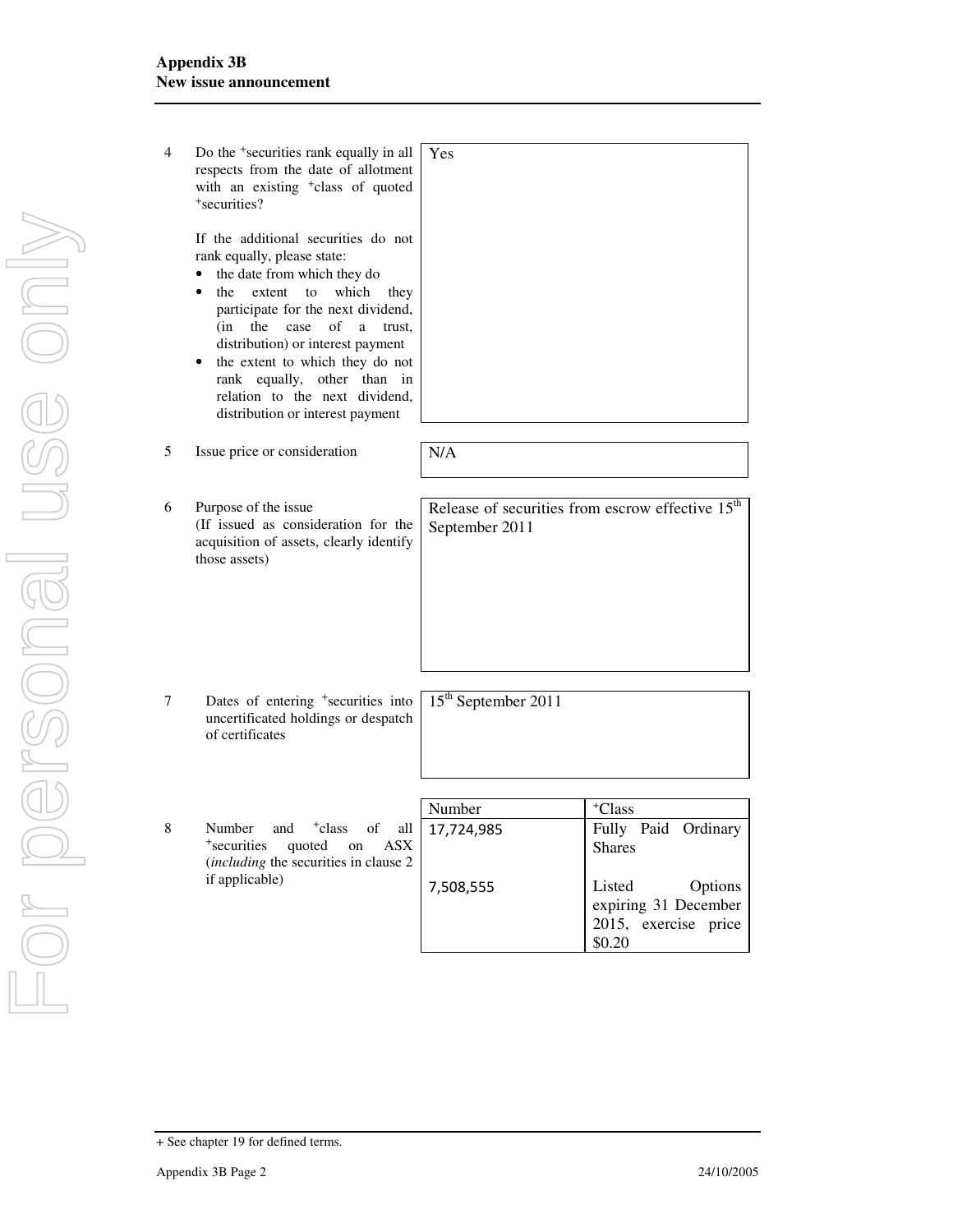|                                                                                                                                      | Number    | <sup>+</sup> Class                                                |
|--------------------------------------------------------------------------------------------------------------------------------------|-----------|-------------------------------------------------------------------|
| all 1<br><sup>+</sup> class<br>of<br>Number<br>and<br>*securities not quoted on ASX<br><i>(including the securities in clause 2)</i> | 7,400,018 | Fully Paid Ordinary<br><b>Shares</b>                              |
| if applicable)                                                                                                                       | 8,500,013 | Options expiring 31<br>2015,<br>December<br>exercise price \$0.20 |

10 Dividend policy (in the case of trust, distribution policy) on th increased capital (interests)

| a |  |
|---|--|
| e |  |
|   |  |
|   |  |

# Part 2 - Bonus issue or pro rata issue

11 Is security holder approval required? N/A 12 Is the issue renounceable or nonrenounceable? N/A 13 Ratio in which the <sup>+</sup>securities will be offered N/A 14 <sup>+</sup>Class of <sup>+</sup>securities to which the offer relates N/A 15 <sup>+</sup>Record date to determine entitlements N/A 16 Will holdings on different registers (or subregisters) be aggregated for calculating entitlements? N/A 17 Policy for deciding entitlements in relation to fractions N/A 18 Names of countries in which the entity has <sup>+</sup>security holders who will not be sent new issue documents Note: Security holders must be told how their entitlements are to be dealt with. Cross reference: rule 7.7. N/A 19 Closing date for receipt of acceptances or renunciations N/A

<sup>+</sup> See chapter 19 for defined terms.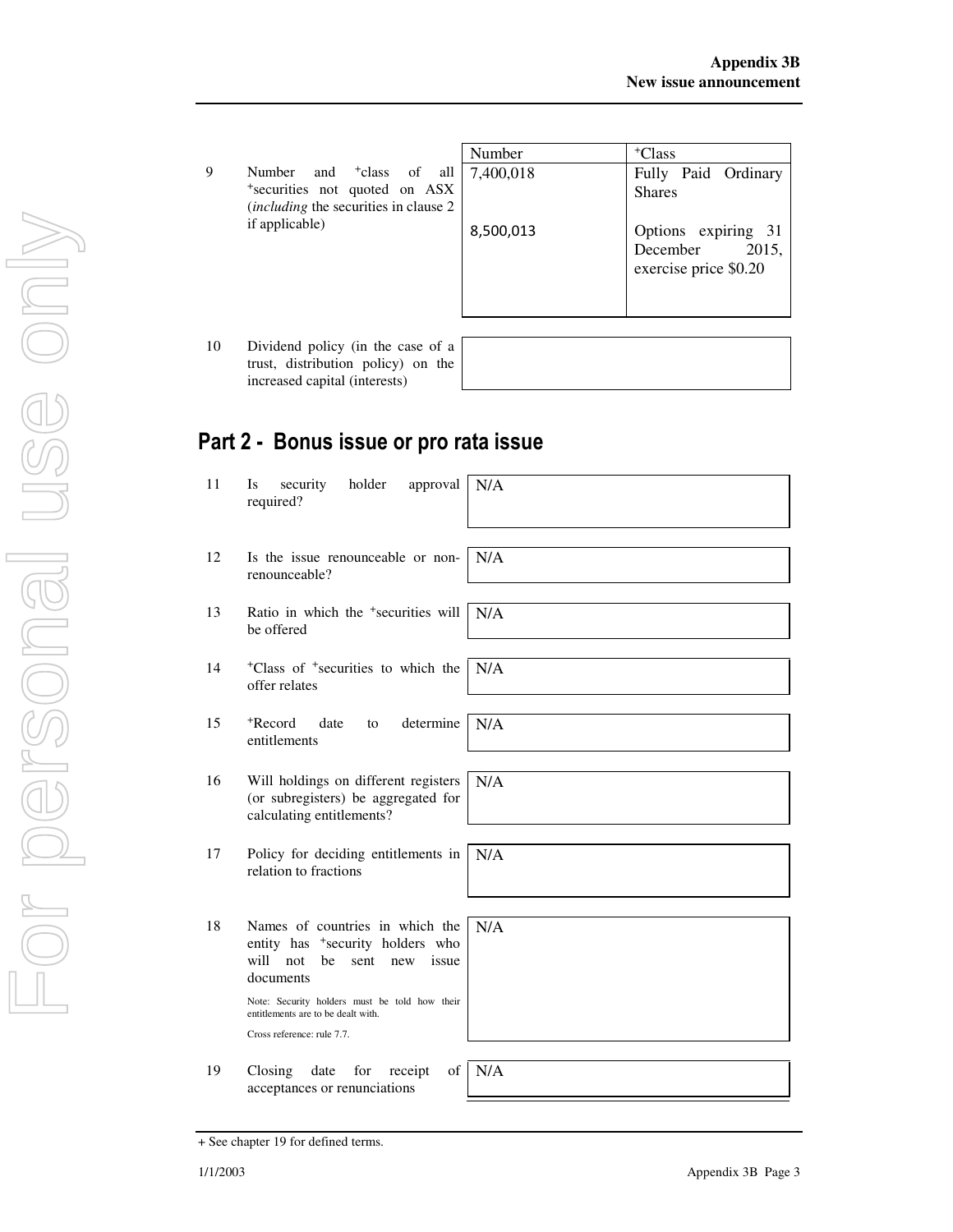## **Appendix 3B New issue announcement**

| 20 | Names of any underwriters                                                                                                                                               | N/A |
|----|-------------------------------------------------------------------------------------------------------------------------------------------------------------------------|-----|
| 21 | Amount of any underwriting fee or<br>commission                                                                                                                         | N/A |
| 22 | Names of any brokers to the issue                                                                                                                                       | N/A |
| 23 | Fee or commission payable to the<br>broker to the issue                                                                                                                 | N/A |
| 24 | Amount of any handling fee payable<br>to brokers who lodge acceptances<br>renunciations on behalf of<br><sub>or</sub><br>*security holders                              | N/A |
| 25 | If the issue is contingent<br>on<br>*security holders' approval, the date<br>of the meeting                                                                             | N/A |
| 26 | Date entitlement and acceptance<br>form and prospectus or Product<br>Disclosure Statement will be sent to<br>persons entitled                                           | N/A |
| 27 | If the entity has issued options, and<br>the terms entitle option holders to<br>participate on exercise, the date on<br>which notices will be sent to option<br>holders | N/A |
| 28 | Date rights trading will begin (if<br>applicable)                                                                                                                       | N/A |
| 29 | Date rights trading will end (if $N/A$ )<br>applicable)                                                                                                                 |     |
| 30 | How do <sup>+</sup> security holders sell their<br>entitlements<br>in full through a<br>broker?                                                                         | N/A |
| 31 | How do <sup>+</sup> security holders sell part<br>of their entitlements through a<br>broker and accept for the balance?                                                 | N/A |
| 32 | How do <sup>+</sup> security holders dispose of<br>their entitlements (except by sale<br>through a broker)?                                                             | N/A |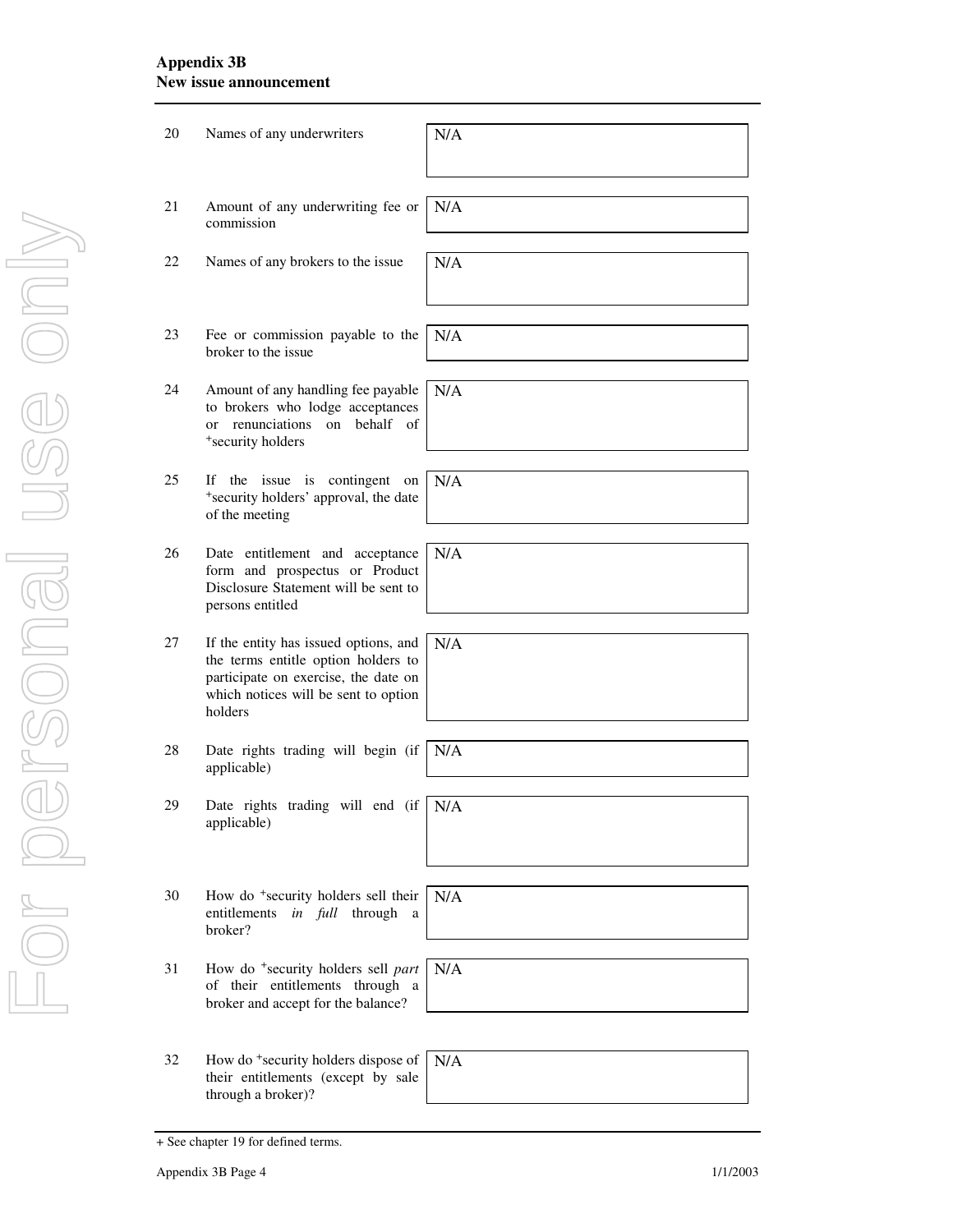33 +Despatch date N/A

# Part 3 - Quotation of securities

*You need only complete this section if you are applying for quotation of securities* 

34 Type of securities (*tick one*)

(a)  $\boxed{\bigtimes}$  Securities described in Part 1

(b) All other securities

Example: restricted securities at the end of the escrowed period, partly paid securities that become fully paid, employee incentive share securities when restriction ends, securities issued on expiry or conversion of convertible securities

# Entities that have ticked box 34(a)

### **Additional securities forming a new class of securities**

*Tick to indicate you are providing the information or documents*

35 If the <sup>+</sup>securities are <sup>+</sup>equity securities, the names of the 20 largest holders of the additional <sup>+</sup>securities, and the number and percentage of additional <sup>+</sup>securities held by those holders

36 If the <sup>+</sup> securities are <sup>+</sup>equity securities, a distribution schedule of the additional <sup>+</sup>securities setting out the number of holders in the categories 1 - 1,000 1,001 - 5,000 5,001 - 10,000 10,001 - 100,000 100,001 and over

37 A copy of any trust deed for the additional <sup>+</sup>securities

For personal use onlyFor personal use only

<sup>+</sup> See chapter 19 for defined terms.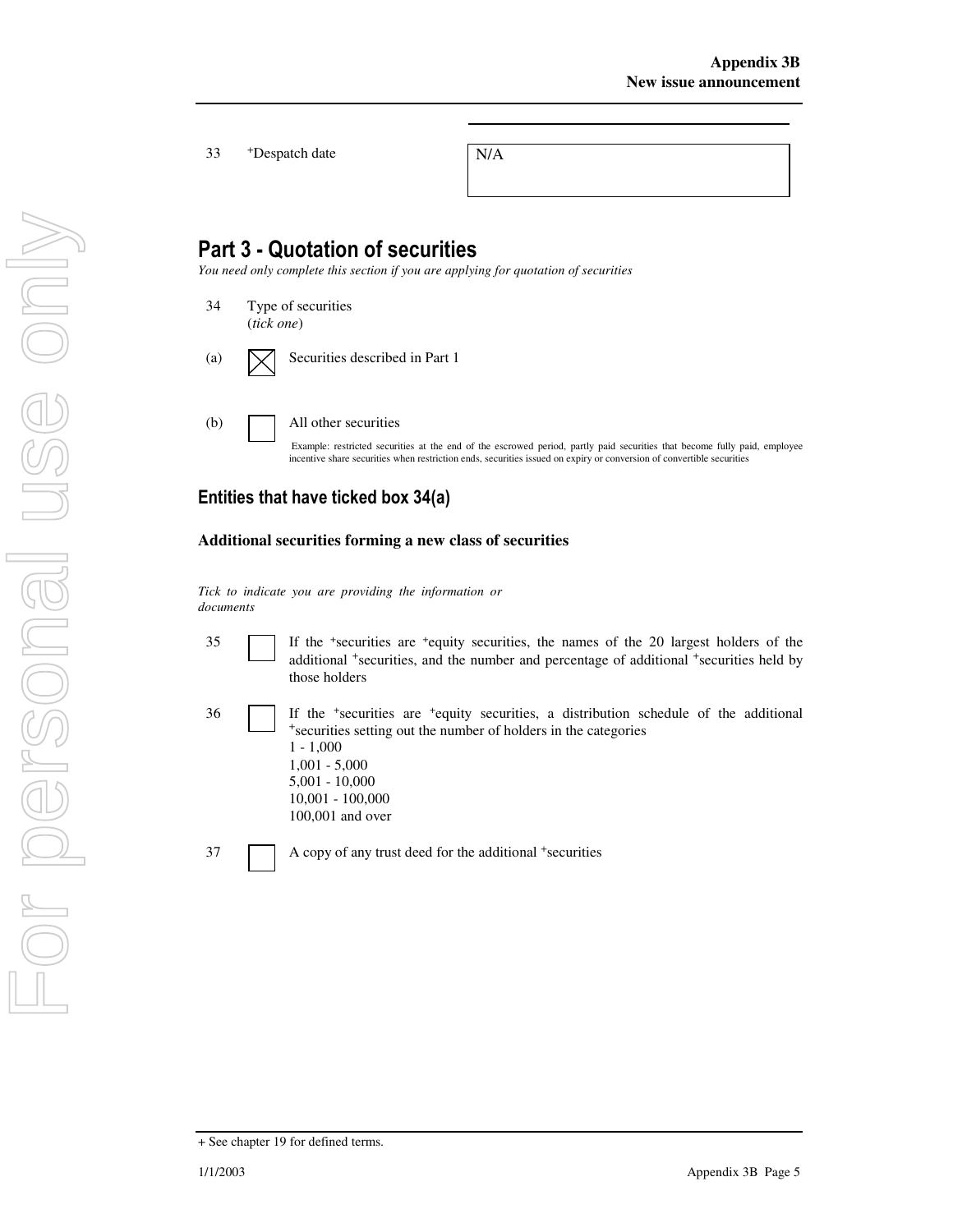+ See chapter 19 for defined terms.

# For personal use onlyFor personal use only now

# Entities that have ticked box 34(b)

- 38 Number of securities for which <sup>+</sup>quotation is sought
- 39 Class of <sup>+</sup>securities for which quotation is sought
- 40 Do the <sup>+</sup>securities rank equally in all respects from the date of allotment with an existing <sup>+</sup>class of quoted <sup>+</sup>securities?

If the additional securities do not rank equally, please state:

- the date from which they do
- the extent to which they participate for the next dividend, (in the case of a trust, distribution) or interest payment
- the extent to which they do not rank equally, other than in relation to the next dividend, distribution or interest payment
- 41 Reason for request for quotation

Example: In the case of restricted securities, end of restriction period

(if issued upon conversion of another security, clearly identify that other security)

|    |                                                                                                                          | Number | <sup>+</sup> Class |
|----|--------------------------------------------------------------------------------------------------------------------------|--------|--------------------|
| 42 | Number and <sup>+</sup> class of all <sup>+</sup> securities<br>quoted on ASX (including the<br>securities in clause 38) |        |                    |
|    |                                                                                                                          |        |                    |